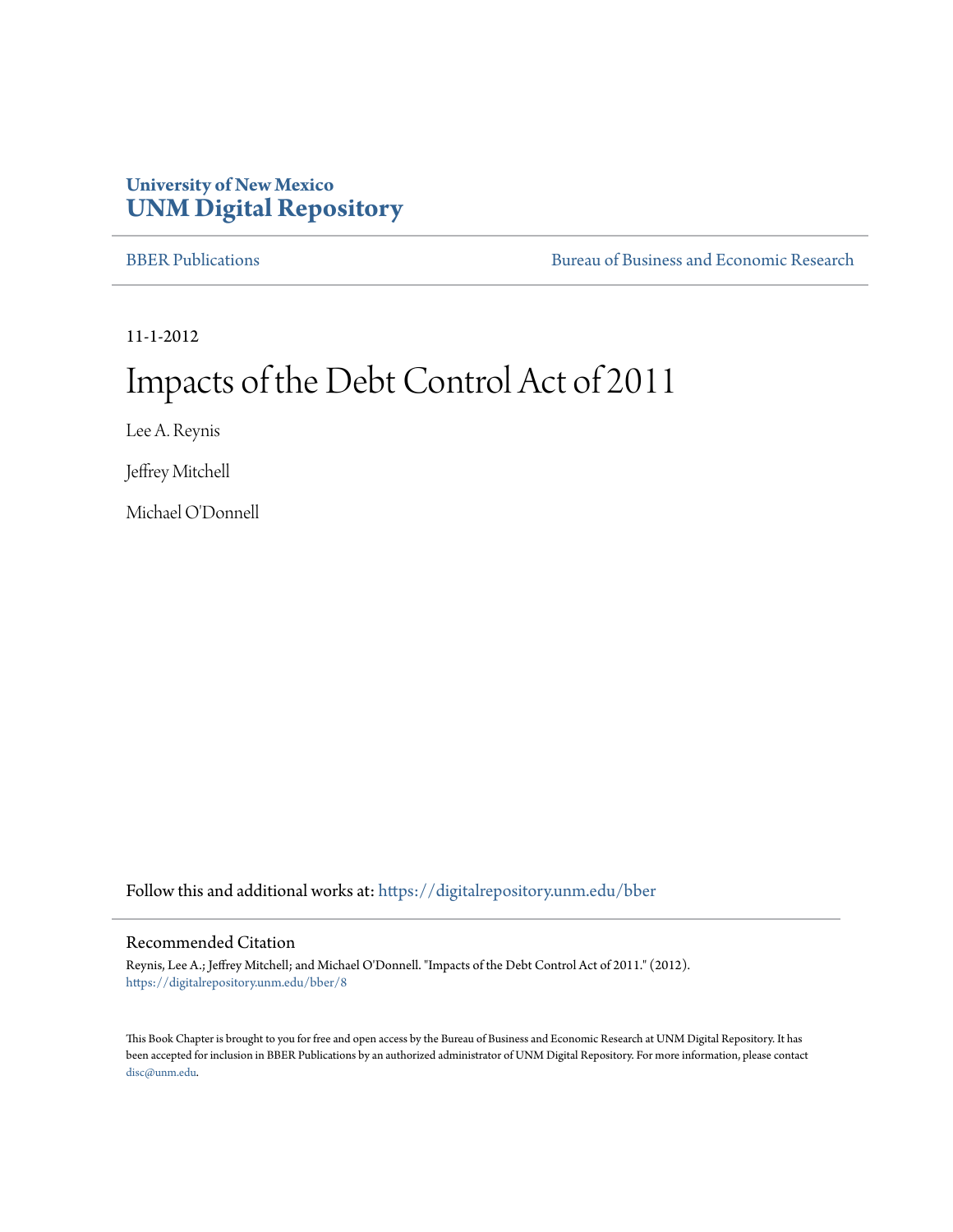# **IMPACTS OF THE DEBT CONTROL ACT OF 2011**

The Debt Control Act, negotiated by Congress and the President in August 2011, calls for at least a \$2.2 trillion reduction in federal government spending through 2021. Although the details have been left resolved pending negotiations to be concluded in November, the Act does necessitate cuts of \$917 billion in the first tranche and additional cuts of at least \$1.2 trillion to follow. In this brief section, we estimate the potential impacts of these cuts on New Mexico's economy, using assumptions based on the general terms of a sequestering process that is to go into effect if negotiations fail to offer alternative budgetary outcomes<sup>3</sup>.

# **Existing Terms of the Debt Control Act**

- First tranche of cuts includes cuts of \$21 billion in FY 2012; \$42 billion in FY2013; and cuts of \$107 billion per year until FY2021. Cuts are to be in discretionary spending, excluding Medicare.
- Second tranche sequestered funds will include \$133 billion per year until FY2021. Half of the funds will be drawn from each security and non-security discretionary spending, including Medicare.

 $\overline{a}$ 

### **Additional Assumptions**

- First tranche cuts will affect New Mexico in proportion to the state's share of federal discretionary spending, excluding Medicare – 0.89 percent (\$6.8 billion of \$766 billion).
- Second tranche cuts in security spending will be taken in equal proportion from all categories of discretionary security spending, including Defense, Homeland Security, Defense procurement and other procurements (which include Energy Department procurements that fund much of the activities at New Mexico's national laboratories). A cut of \$600 billion (half of \$1.2 trillion) will require a reduction in security spending of 10.1 percent for each year of the period FY2013-FY2021. Thus, all categories of security-related funding in New Mexico will be cut by 10.1 percent, totaling \$499 million per year (10.1 percent of \$4.93 billion per year).
- Second tranche cuts in non-security spending will be taken in equal proportion from all categories of discretionary spending and Medicare as received by New Mexico. Thus, non-security cuts in the second tranche will include: Medicare (22 percent); federal employee wages, salaries and other labor income (20 percent); highway planning and construction (6 percent); and 'other discretionary direct payments and grants' (52 percent). In total, non-security funding in New Mexico will be cut by \$482 million per year during the period FY2013-FY2021.

 $3$  In its baseline forecast, IHS Global Insight assumes that second tranche sequestering will be avoided through negotiations that will broader cuts in nondiscretionary spending as well as new revenues. This analysis considers the alternative.

**For-unm economic forecasting service, bureau of business and economic research, university of new Mexico**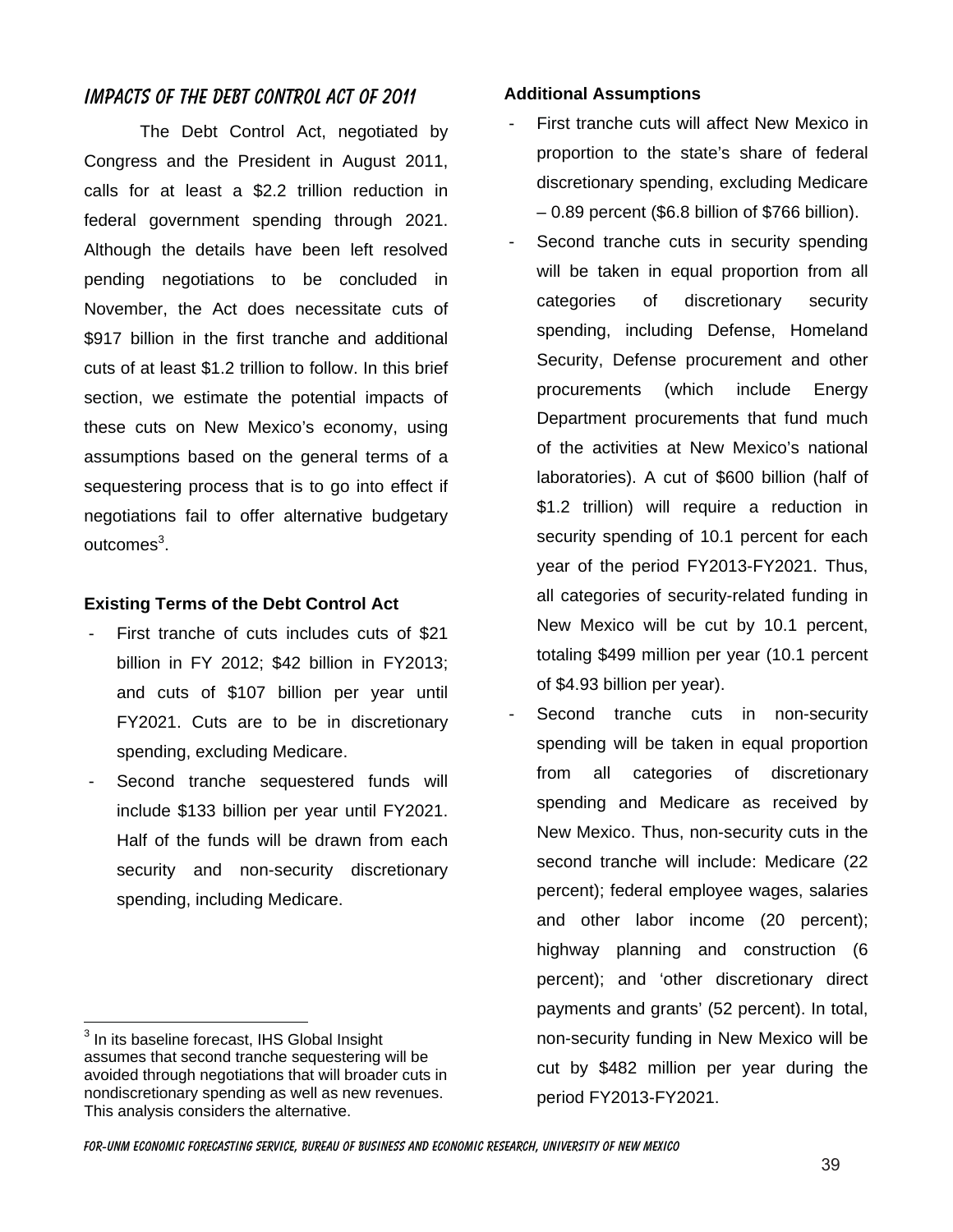## **Methodology**

All data on federal funding was collected from the Consolidated Federal Funds Report. Cuts in federal funding categories were converted into IMPLAN industrial sectors and analyzed to estimate the total employment impacts in New Mexico by 2-digit NAICS sector.

#### **Findings**

- Total cuts in federal funding to New Mexico will increase from \$186 million in federal FY2012, to \$1.354 billion in FY2013, to \$1.928 billion per year for the period FY2014 through FY2021.
- Long-term cuts to federal payments to New Mexico are proportionately less than overall cut in federal spending. Cuts in payments to New Mexico will equal 7.0 percent, while cuts in total federal spending will equal 7.6 percent.
- Cuts in New Mexico will be somewhat below the national share because cuts will in some cases focus on programs in which New Mexico's participation is comparatively small. Programmatic cuts in New Mexico will be disproportionally high 'other procurements' (including Energy Department procurements that fund the national laboratories 19 percent versus 7 percent of all federal cuts) and highway constructional and planning (15 percent versus 5 percent). Cuts in New Mexico will be disproportionately low in defense procurements (2 percent versus 15 percent) and federal employee

compensation (5 percent versus 14 percent).

- In all, New Mexico stands to lose more than 20 thousand full and part time jobs because of the direct, indirect and induced impacts of cuts in federal spending in the state. The cuts take full force in 2014, when the Budget Control Act takes full effect. Employment losses will be greatest in professional and business services, which include the national laboratories (5,420 jobs in 2014); health care (4,260 jobs in 2014); and government, including military (1,810 jobs). Other sectors will lose jobs primarily because of reduces wages and salaries, and thus consumer spending.
- Note that the previous analysis of the forecast under IHS Global Insight's pessimistic scenario did not explicitly consider the impacts of federal spending cuts in New Mexico. The incorporation of these cuts results in small reductions in job growth in 2012 and 2013, leaving overall growth rates in positive territory. However, in 2014 these cuts would shave fully 1.6 percentage points off employment growth, pushing the economy to a 0.5 percent loss in total employment. As these job losses are assumed permanent but not cumulative, employment growth will return close to existing rates.